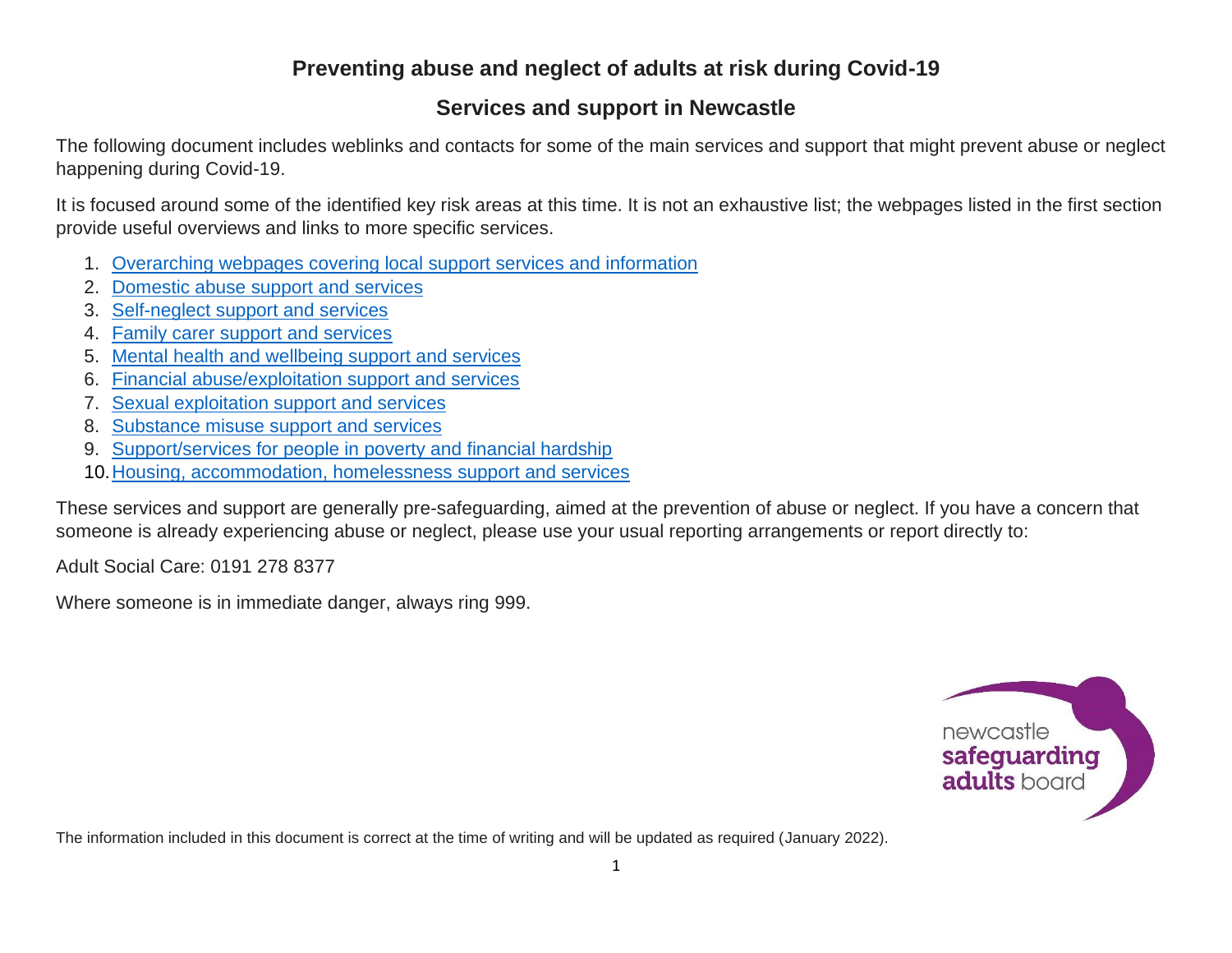# <span id="page-1-0"></span>**1. Overarching webpages covering local support services and information**

|                               | Web address/contact                | <b>Details</b>                                                  |
|-------------------------------|------------------------------------|-----------------------------------------------------------------|
| <b>Information NOW</b>        | https://www.informationnow.org.uk/ | Information NOW is the information website for adults, their    |
|                               |                                    | families and carers in Newcastle. There's something for         |
|                               |                                    | everyone on Information NOW from what to do in your spare       |
|                               |                                    | time, to managing your money, coping with family issues,        |
|                               |                                    | choosing or adapting housing, keeping healthy and much more.    |
| <b>Newcastle City Council</b> | https://www.newcastle.gov.uk/servi | Includes information on: looking after yourself, support for    |
| <b>Coronavirus Support</b>    | ces/public-health-wellbeing-and-   | people, support for businesses, disruption to council services, |
| webpage.                      | leisure/public-health-             | childcare/education support, Citylife Line service.             |
|                               | services/coronavirus-covid-19      |                                                                 |
| Safeguarding adults and       | https://www.newcastlesafeguardin   | Information on safeguarding adults and coronavirus for          |
| Coronavirus webpage.          | g.org.uk/safeguarding-             | members of the public, volunteers and professionals.            |
|                               | adults/safeguarding-adults-and-    |                                                                 |
|                               | coronavirus/                       |                                                                 |

#### <span id="page-1-1"></span>**2. Domestic abuse support and services**

|                               | <b>Web address/contact</b>             | <b>Details</b>                                                      |
|-------------------------------|----------------------------------------|---------------------------------------------------------------------|
| Newcastle Integrated          | https://www.newcastleidas.co.uk/       | Support to people experiencing domestic violence and abuse in       |
| <b>Domestic Abuse Service</b> | 0191 214 6501                          | Newcastle. This includes refuge, outreach and support for           |
| (NIDAS).                      | Team@thirteengroup.co.uk               | people at high risk of harm.                                        |
| <b>SafeLives</b>              | https://safelives.org.uk/about-us      | Information about domestic abuse including supporting people        |
|                               |                                        | with disabilities and Covid-19 specific information.                |
|                               |                                        | Older people and domestic abuse                                     |
|                               |                                        | Disabled people and domestic abuse                                  |
|                               |                                        | Domestic abuse and Covid-19                                         |
|                               |                                        |                                                                     |
| <b>Train Travel</b>           | railtorefuge@womensaid.org.uk          | All train companies will cover the cost of train tickets for anyone |
|                               |                                        | travelling to refuge accommodation while coronavirus lockdown       |
|                               |                                        | measures are in force, in a joint initiative with Women's Aid       |
| Women's Aid                   | https://chat.womensaid.org.uk/         | Women's Aid online chat service, Mon-Fri, 10am-12pm.                |
| Safe Lives                    | https://safelives.org.uk/sites/default | Core Engagement Activities: four strategies to support self-        |
|                               | /files/resources/Engage%20RW.%         | management of behaviour.                                            |
|                               | 202020.%20Core%20engagement.           |                                                                     |
|                               | pdf                                    |                                                                     |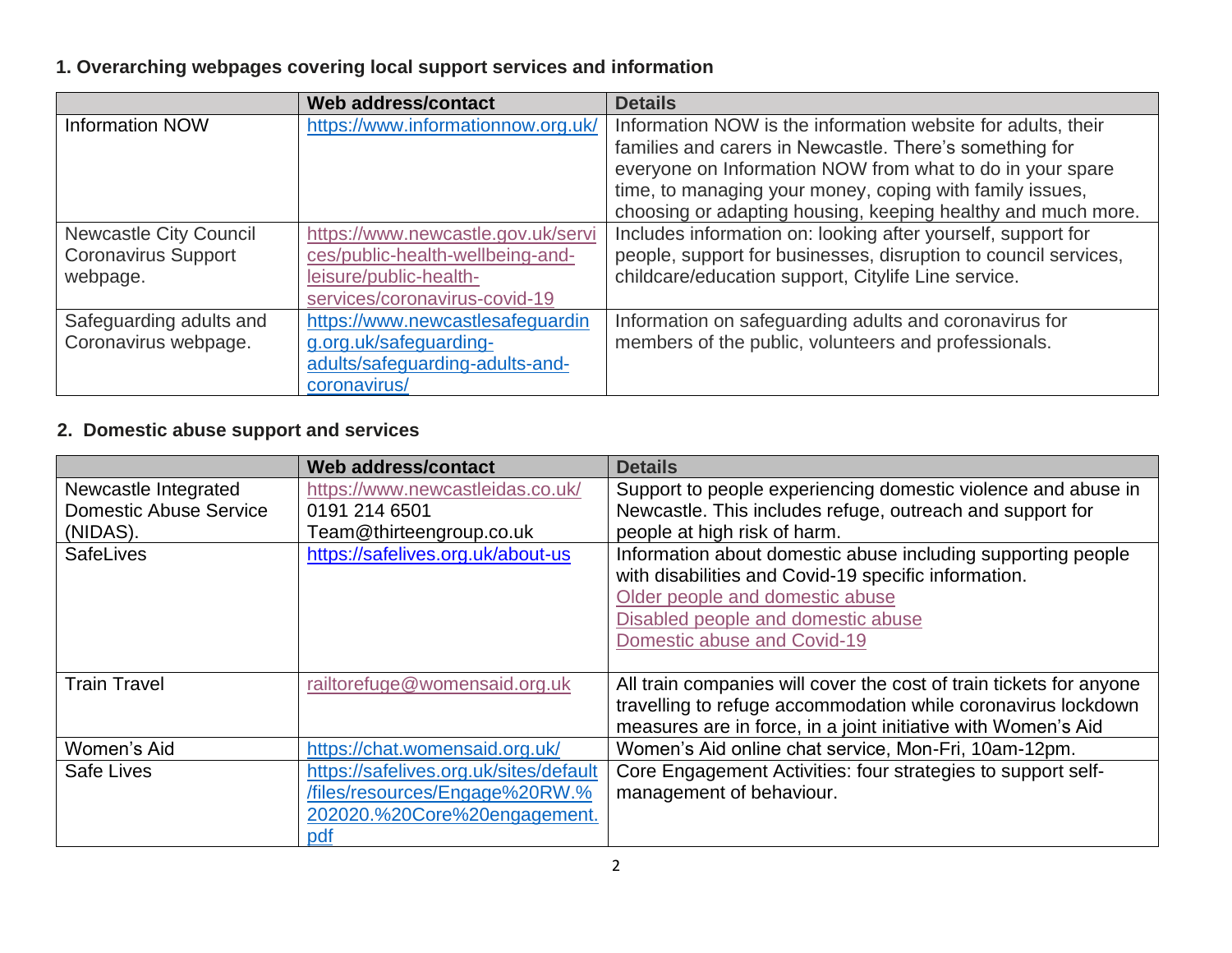| Respect             | https://respectphoneline.org.uk/ | Confidential helpline, email and webchat service for domestic  |
|---------------------|----------------------------------|----------------------------------------------------------------|
|                     | 0808 8024040                     | abuse perpetrators and those supporting them. Supports men     |
|                     |                                  | and women who are using abuse in same-sex or heterosexual      |
|                     |                                  | relationships.                                                 |
| Boots Pharmacy safe | https://www.boots-uk.com/our-    | Victims of domestic abuse can access safe spaces at Boots      |
| spaces              | stories/boots-pharmacy-          | pharmacy consultation rooms across the country, where they     |
|                     | consultation-rooms-become-safe-  | can contact specialist domestic abuse services for support and |
|                     | spaces-for-victims-of-domestic-  | advice.                                                        |
|                     | abuse/                           |                                                                |

# <span id="page-2-0"></span>**3. Self-neglect support and services**

|                                               | Web address/contact                                                                                                                                                        | <b>Details</b>                                                                             |
|-----------------------------------------------|----------------------------------------------------------------------------------------------------------------------------------------------------------------------------|--------------------------------------------------------------------------------------------|
| <b>NSAB Self-neglect Practice</b><br>Guidance | https://www.newcastlesafeguardin<br>g.org.uk/wp-<br>content/uploads/2019/09/Self-<br>Neglect-Guidance-Newcastle-<br>FINAL.pdf                                              | NSAB guidance for practitioners on responding to self-neglect                              |
| <b>CityLife Line</b>                          | https://www.newcastle.gov.uk/servi<br>ces/public-health-wellbeing-and-<br>leisure/public-health-<br>services/coronavirus-covid-<br>19/citylife<br>Helpline<br>0191 2778000 | Extra support for people who need to self-isolate because of<br>Covid-19.                  |
| Accessing local healthcare<br>services        | https://www.newcastlegatesheadcc<br>g.nhs.uk/if-you-need-healthcare-<br>dont-wait/                                                                                         | "If you need healthcare don't wait" video (Newcastle Gateshead<br>CCG)                     |
| <b>NHS Live Well</b>                          | https://www.nhs.uk/live-well/                                                                                                                                              | Advice, tips and tools to help people make the best choices<br>about health and wellbeing. |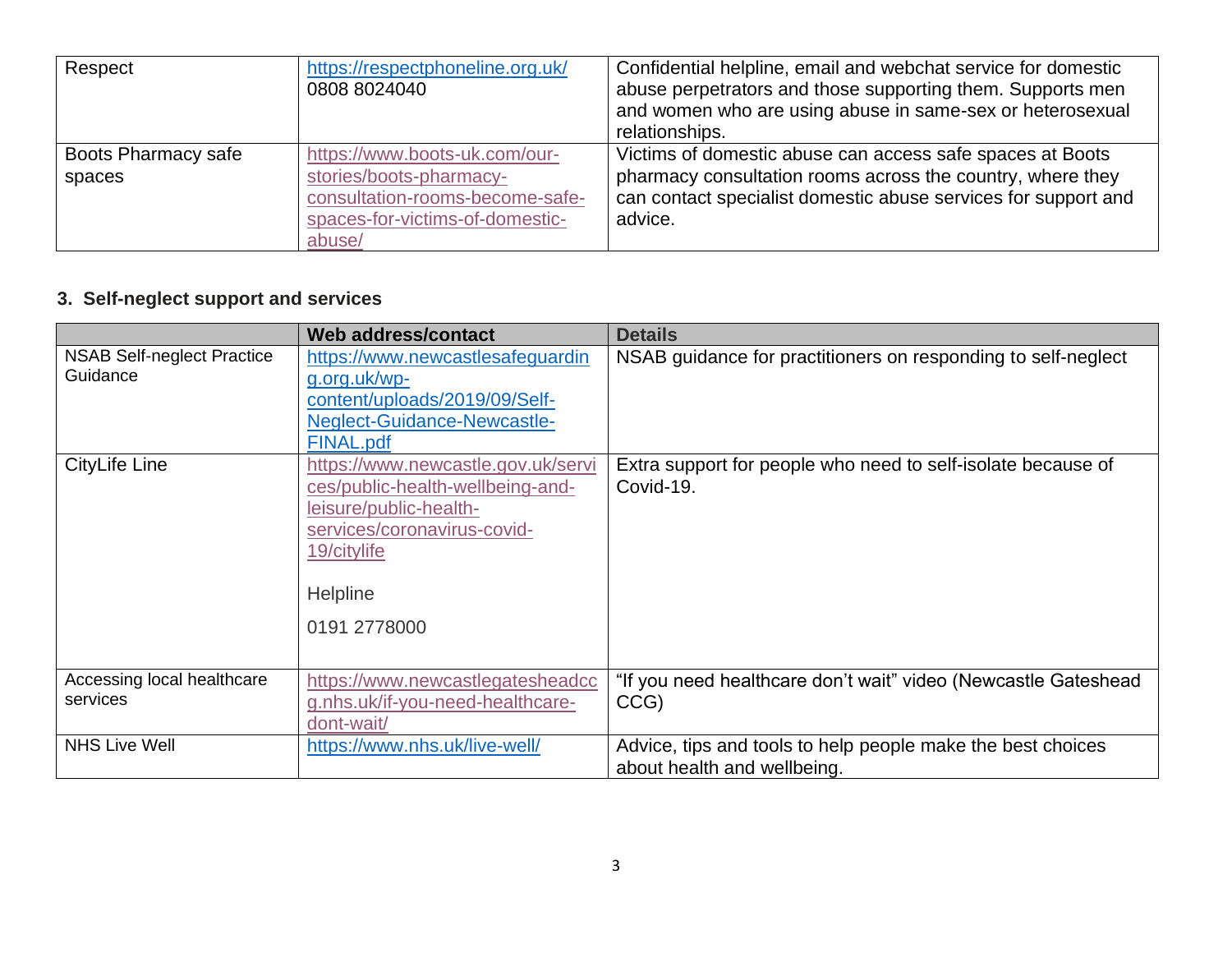# <span id="page-3-0"></span>**4. Family carer support and services**

|                          | Web address/contact                                                                                                                                                                              | <b>Details</b>                                                                                                                                                                                                   |
|--------------------------|--------------------------------------------------------------------------------------------------------------------------------------------------------------------------------------------------|------------------------------------------------------------------------------------------------------------------------------------------------------------------------------------------------------------------|
| <b>Newcastle Carers</b>  | www.newcastlecarers.org.uk<br>Carers Information Line - 0191 275<br>5060, Monday to Friday between<br>9am and 5pm<br>info@newcastlecarers.org.uk or text<br>them on 07874 100 043.               | Free, confidential and impartial service provides dedicated support<br>and information to carers of all ages                                                                                                     |
| <b>Carers UK</b>         | https://www.carersuk.org/help-and-<br>advice/coronavirus-covid-<br>19/coronavirus-mental-wellbeing<br>https://www.carersuk.org/help-and-<br>advice/coronavirus-covid-<br>19/coronavirus-covid-19 | Carers UK have some great tips to help carers and the people they<br>are caring for keep calm and well during the pandemic.                                                                                      |
| <b>PROPS</b>             | www.props.org.uk<br>Helpline - 0191 2263440, 9am-9pm,<br>Mon-Sun<br>Or email<br>office@newcastleprops.org.uk                                                                                     | PROPS supports families and friends affected by a loved one's<br>drug or alcohol misuse across Newcastle and North Tyneside                                                                                      |
| <b>British Red Cross</b> | Telephone: 0191 2737961<br>Email:<br>Carerscard_Northeast@redcross.or<br>g.uk                                                                                                                    | <b>Carers Emergency Contact Scheme</b><br>The scheme supports adult carers to draw up an emergency<br>contact plan and provides a rapid response service 24hours a day,<br>7 days a week including Bank Holidays |
| <b>Skills for People</b> | www.skillsforpeople.org.uk/support<br>/family-advice/<br>Phone: 0191 281 8737<br>Email:<br>information@skillsforpeople.org.uk                                                                    | Family Advice and Support Team support Carers/families of all<br>children who have additional needs/any disabilities living in<br>Newcastle upon Tyne.                                                           |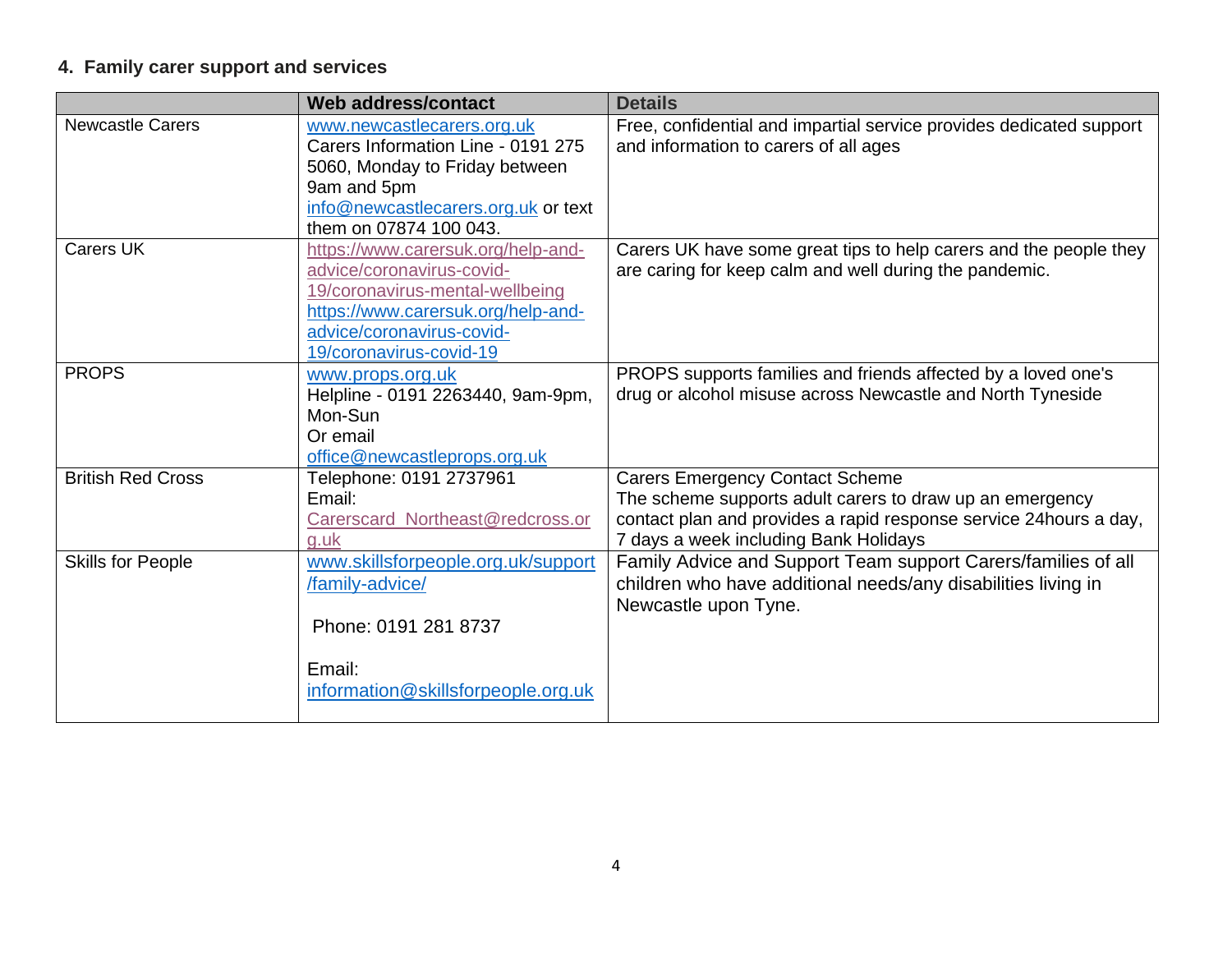# <span id="page-4-0"></span>**5. Mental health and wellbeing support and services**

|                                 | Web address/contact              | <b>Details</b>                                                       |
|---------------------------------|----------------------------------|----------------------------------------------------------------------|
| Mental health and               | www.stopsuicidenenc.org/wp-      | Stop Suicide North East and CNTW have produced a booklet             |
| wellbeing booklet               | content/uploads/2020/04/COVID 1  | about looking after mental health and wellbeing during Covid-19.     |
|                                 | 9 booklet network.pdf            | This has been sent to all address in Newcastle in hard copy          |
|                                 |                                  | also.                                                                |
| <b>Keeping People Connected</b> | www.newcastlegatesheadccg.nhs.   | Skills for People are running a service to keep people with a        |
| (Skills for People)             | uk/helping-people-with-learning- | learning disability and/or autism in touch.                          |
|                                 | disability-or-autism-stay-       |                                                                      |
|                                 | connected-during-covid-19-       | Simply ask the person to call us. If it is easier for them give them |
|                                 | pandemic/                        | our e-mail address or it may be easier if you ask for permission     |
|                                 |                                  | to email us their details, we will then call/email/text, confirm     |
|                                 | 0191 281 8737                    | consent and provide ongoing support.                                 |
|                                 |                                  |                                                                      |
|                                 | connected@skillsforpeople.org.uk |                                                                      |
| <b>Every Mind Matters</b>       | www.nhs.uk/every-mind-matters/   | NHS website about looking after mental health with specific          |
|                                 |                                  | information about coronavirus and wellbeing.                         |

#### <span id="page-4-1"></span>**6. Financial abuse/exploitation (including fraud and scams) support and services**

|                              | Web address/contact                | <b>Details</b>                                                                                                                                                                                                                                                                                      |
|------------------------------|------------------------------------|-----------------------------------------------------------------------------------------------------------------------------------------------------------------------------------------------------------------------------------------------------------------------------------------------------|
| <b>Take Five</b>             | https://takefive-stopfraud.org.uk/ | National campaign that offers straight-forward and impartial<br>advice to help everyone protect themselves from preventable<br>financial fraud. This includes email deception and phone-based<br>scams as well as online fraud - particularly where criminals<br>impersonate trusted organisations. |
| <b>Friends Against Scams</b> | www.friendsagainstscams.org.uk/    | National Trading Standards Scams Team initiative which aims to<br>protect and prevent people from becoming victims of scams by<br>empowering people to take a stand against scams.                                                                                                                  |
| <b>Action Fraud</b>          | www.actionfraud.police.uk/         | UK's national reporting centre for fraud and cybercrime where<br>you should report fraud if you have been scammed, defrauded<br>or experienced cyber crime in England, Wales and Northern<br>Ireland.                                                                                               |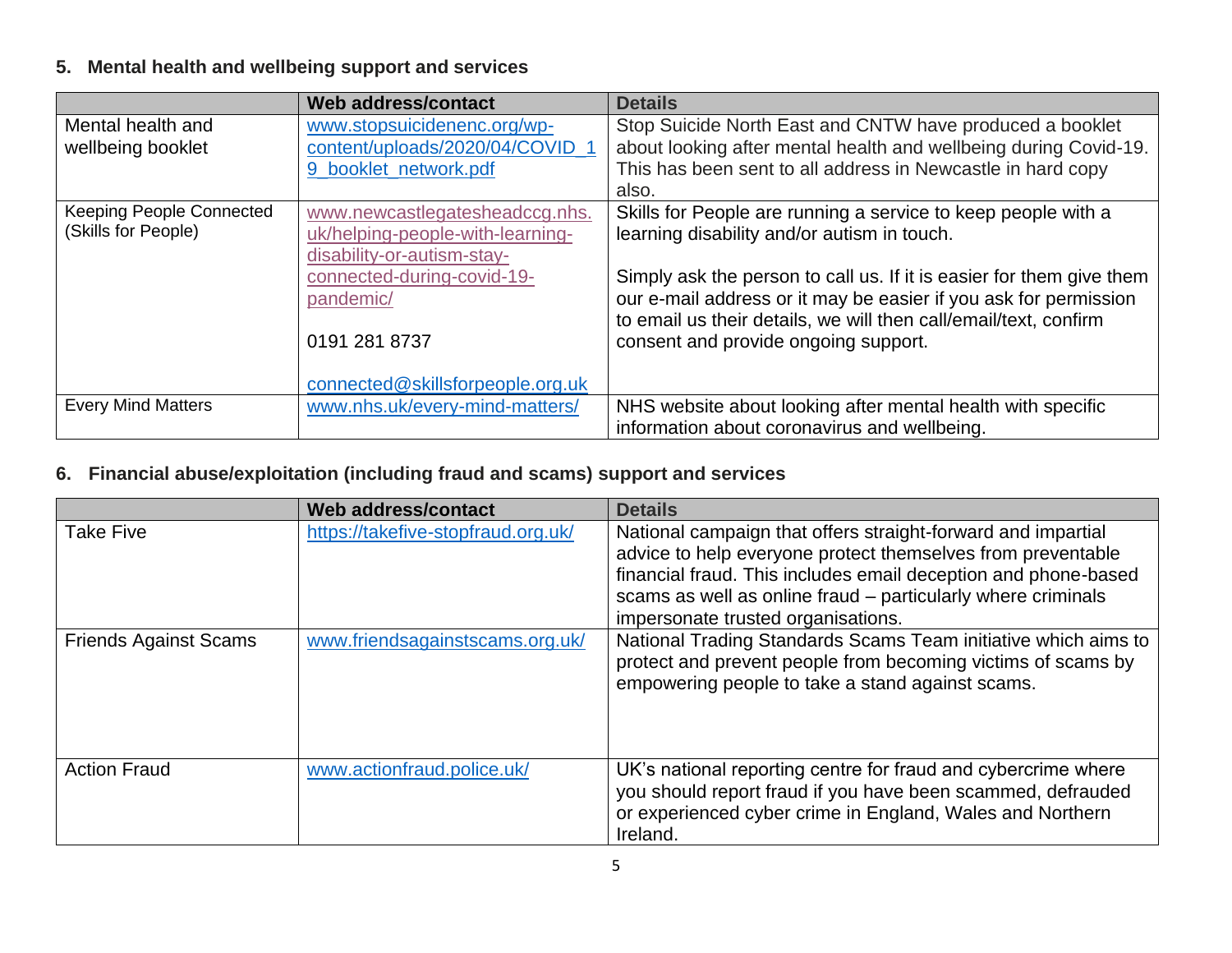| Surviving Economic Abuse | https://survivingeconomicabuse.or | Information on what support is available to safeguard economic |
|--------------------------|-----------------------------------|----------------------------------------------------------------|
| $ $ (SEA)                | g/i-need-help/                    | well-being.                                                    |
| Changing Lives Liberty   | Megan.Farrelly@changing-          | 'Modern Slavery project supporting adults who have experienced |
| Project                  | lives.org.uk                      | grooming and exploitation for financial gain.                  |

# <span id="page-5-0"></span>**7. Sexual exploitation support and services**

|                                     | Web address/contact                | <b>Details</b>                                                 |
|-------------------------------------|------------------------------------|----------------------------------------------------------------|
| Sexual and Reproductive             | https://www.newcastle.gov.uk/servi | A round-up of how people can access services, advice and help  |
| <b>Health Services in Newcastle</b> | ces/public-health-wellbeing-and-   | with sexual and reproductive health in Newcastle.              |
|                                     | leisure/public-health-             |                                                                |
|                                     | services/sexual-health/looking-    |                                                                |
|                                     | after                              |                                                                |
| <b>Faculty of Sexual and</b>        | https://www.fsrh.org/news/new-     | Advice for women seeking contraception, abortion and other     |
| Reproductive Healthcare             | fsrh-patient-guide-advice-for-     | SRH services during COVID-19                                   |
| patient guide                       | women-seeking-contraception/       |                                                                |
| <b>Changing Lives STAGE</b>         | 07812663077                        | Offer long-term support to women and girls 16+ with experience |
| Project                             | Nichola.David@changing-            | of grooming and sexual exploitation.                           |
|                                     | lives.org.uk                       |                                                                |
| <b>Changing Lives GAP (Girls</b>    | 07812663077                        | A proactive outreach service supporting individuals:           |
| Are Proud) and MAP (Men             | Nichola.David@changing-            | • Age 18+ with experience of sex work.                         |
| are Proud)                          | lives.org.uk                       | Age 18+ with experience of survival sex.                       |
|                                     |                                    | Who have been exploited into the sex industry.                 |
|                                     |                                    | Who are vulnerable to sexual exploitation 16+                  |
| Angelou Centre                      | referrals@angelou-centre.org.uk    | Therapeutic domestic and sexual violence services, one to one  |
|                                     | 0191 2260394                       | advocacy support remotely, supporting agencies with queries    |
|                                     | http://angelou-                    | and capacity building support for black and minoritised women  |
|                                     | centre.org.uk/?page_id=1864        | and children. Angelou Haven refuge accommodation is fully      |
|                                     |                                    | operative.                                                     |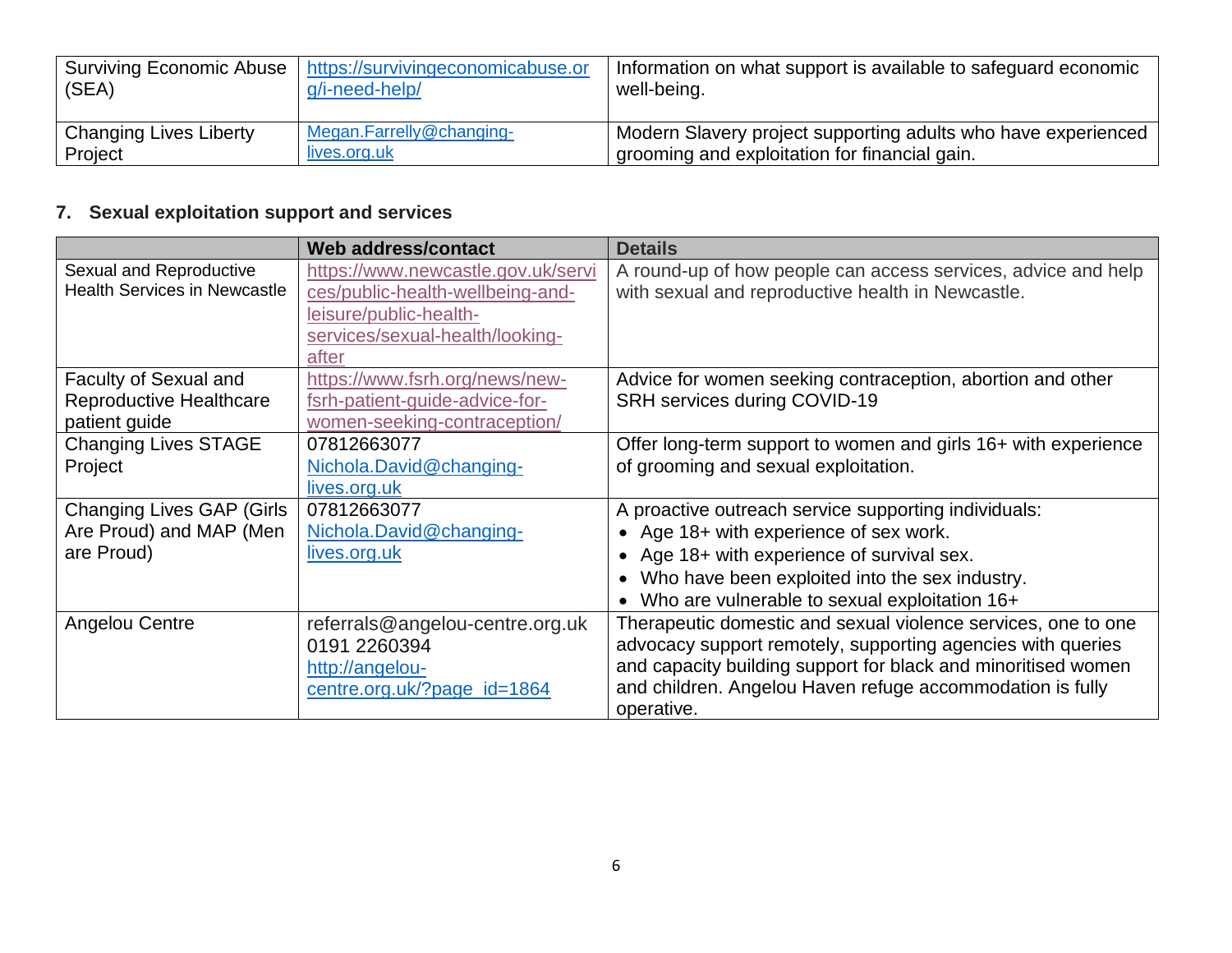# <span id="page-6-0"></span>**8. Substance misuse support and services**

|                              | Web address/contact                | <b>Details</b>                                                   |
|------------------------------|------------------------------------|------------------------------------------------------------------|
| Drug and alcohol services in | https://www.newcastle.gov.uk/servi | Newcastle Public Health webpage about drugs and alcohol,         |
| Newcastle                    | ces/public-health-wellbeing-and-   | including information about local services and support and how   |
|                              | leisure/public-health-             | these are operating during Covid-19.                             |
|                              | services/drugs-and-alcohol         |                                                                  |
| <b>PROPS</b>                 | www.props.org.uk/                  | Help, support and vital services to individuals, families and    |
|                              |                                    | carers of those living with alcohol and substance misuse across  |
|                              | Helpline - 0191 2263440, 9am-      | the North East.                                                  |
|                              | 9pm, Mon-Sun                       |                                                                  |
| Alcohol Change               | https://alcoholchange.org.uk/help- | Information and advice on alcohol during the coronavirus         |
|                              | and-support/get-help-              | (COVID-19) outbreak - including tips for managing your drinking, |
|                              | now/coronavirus-information-and-   | links to support you can access even while self-isolating, and   |
|                              | advice-hub                         | quidance for professionals.                                      |

#### <span id="page-6-1"></span>**9. Support/services for people in poverty and financial hardship**

|                            | <b>Web address/contact</b>        | <b>Details</b>                                                |
|----------------------------|-----------------------------------|---------------------------------------------------------------|
| Citizen's Advice Newcastle | www.citizensadvice-               | Offer advice on almost any issue - including money, benefits, |
|                            | newcastle.org.uk                  | housing, immigration, employment, consumer issues, family     |
|                            |                                   | problems, social care and health services.                    |
|                            | For advice, please email:         |                                                               |
|                            | citycab@newcastlecab.org.uk       |                                                               |
|                            | For debt advice, please email:    |                                                               |
|                            | moneyadvice@newcastlecab.org.u    |                                                               |
|                            |                                   |                                                               |
|                            | For home energy advice, please    |                                                               |
|                            | email:                            |                                                               |
|                            | powergrid@newcastlecab.org.uk     |                                                               |
|                            | For advice with Universal Credit, |                                                               |
|                            | please phone: 0800 144 8444       |                                                               |
|                            | For advice, please telephone:     |                                                               |
|                            | 03444 111 444                     |                                                               |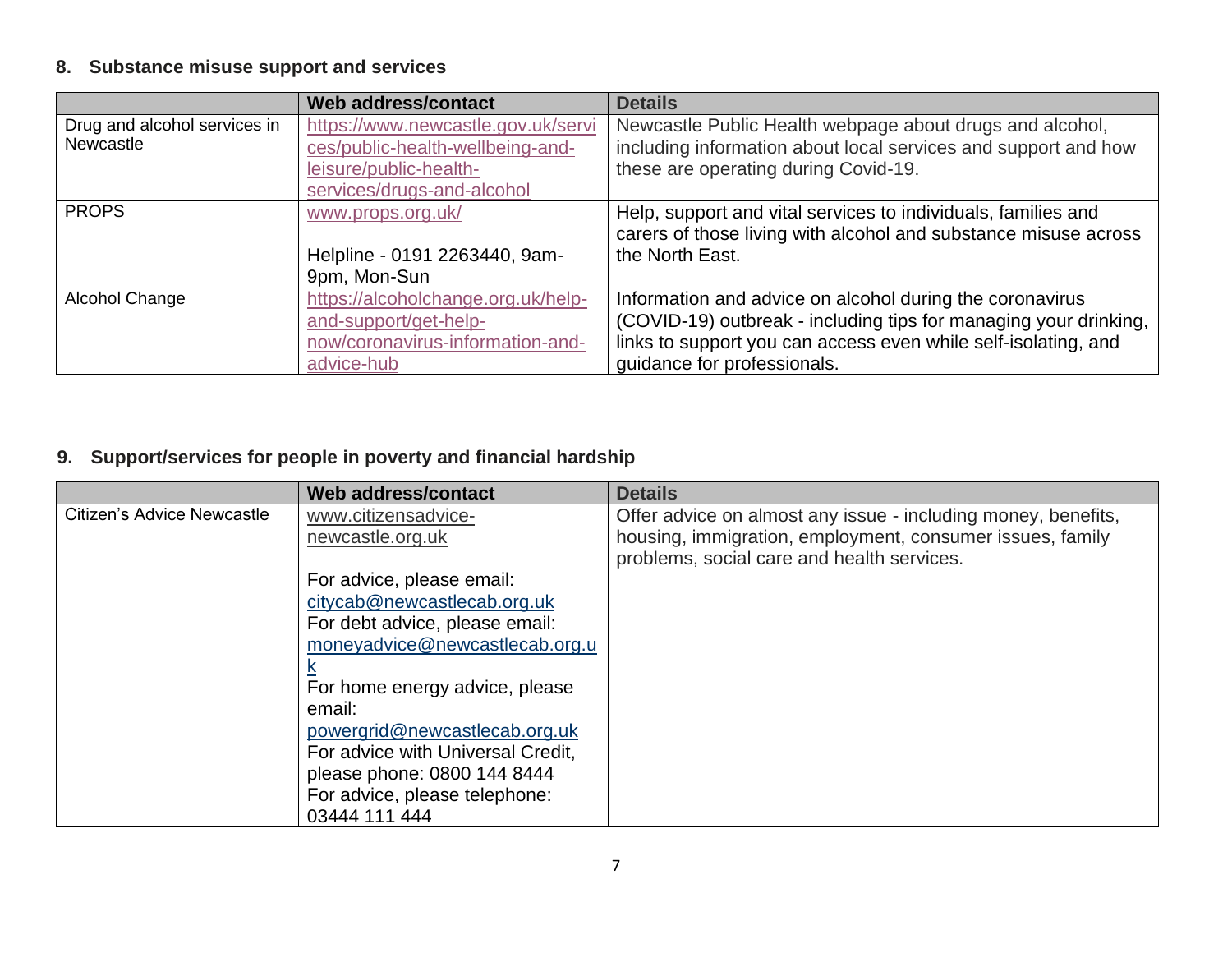| <b>Active Inclusion Newcastle</b> | activeinclusion@newcastle.gov.uk      | Email to receive weekly updates on financial inclusion and      |
|-----------------------------------|---------------------------------------|-----------------------------------------------------------------|
| <b>Newsletter</b>                 |                                       | homelessness prevention related services, provision and         |
|                                   |                                       | changes linked to the coronavirus pandemic, subscribe to the    |
|                                   |                                       | Active Inclusion Newcastle information update                   |
| Where to get advice in            | https://www.newcastle.gov.uk/sites/de | Where to get advice in Newcastle (benefits advice, debt advice, |
| Newcastle guide                   | fault/files/Where%20to%20Get%20Ad     | money support). Updated November 2021.                          |
|                                   | vice%20November%202021.pdf            |                                                                 |
| Coronavirus and benefits          | https://www.newcastle.gov.uk/servi    | Useful information and advice on coronavirus and benefits and   |
| webpage (Newcastle)               | ces/welfare-benefits/welfare-rights-  | other related changes and how they affect you.                  |
|                                   | and-money-advice/coronavirus-         |                                                                 |
|                                   | and-benefits-what-changes             |                                                                 |
| <b>SEARCH Advice and</b>          | Call 0191 2737443 or email            | Welfare and Benefits advice for over 50's                       |
| Information                       | info@searchnewcastle.org.uk           |                                                                 |

#### <span id="page-7-0"></span>**10. Housing, accommodation, homelessness support and services**

|                           | Web address/contact                   | <b>Details</b>                                                     |
|---------------------------|---------------------------------------|--------------------------------------------------------------------|
| Housing Advice Centre,    | https://www.newcastle.gov.uk/servi    | If a person needs housing advice, is at risk of homelessness or    |
| <b>Newcastle</b>          | ces/housing/housing-advice-and-       | are homeless and has nowhere to stay, staff at the Housing         |
|                           | homelessness/what-do-if-you-          | Advice Centre will assess the situation and give free confidential |
|                           | need-housing-advice-or-are-           | advice.                                                            |
|                           | homeless                              |                                                                    |
|                           | Monday to Friday, 8.30am to 12        |                                                                    |
|                           | noon and 1pm to 4.30pm 0191 277       |                                                                    |
|                           | 1712 or 0191 277 1716                 |                                                                    |
|                           |                                       |                                                                    |
|                           | If it is after 5.30pm (or any time at |                                                                    |
|                           | a weekend) and you have nowhere       |                                                                    |
|                           | to sleep tonight please call the out  |                                                                    |
|                           | of hours service for advice:          |                                                                    |
|                           |                                       |                                                                    |
|                           | Telephone: 0191 278 7878 (speak       |                                                                    |
|                           | to the operator and ask for the       |                                                                    |
|                           | emergency homeless service)           |                                                                    |
| <b>Shelter North East</b> | https://england.shelter.org.uk/get_he | Advice service for people with housing problems, dealing with a    |
|                           | <u>Ip/local services/newcastle</u>    | range of issues including homelessness, evictions,                 |